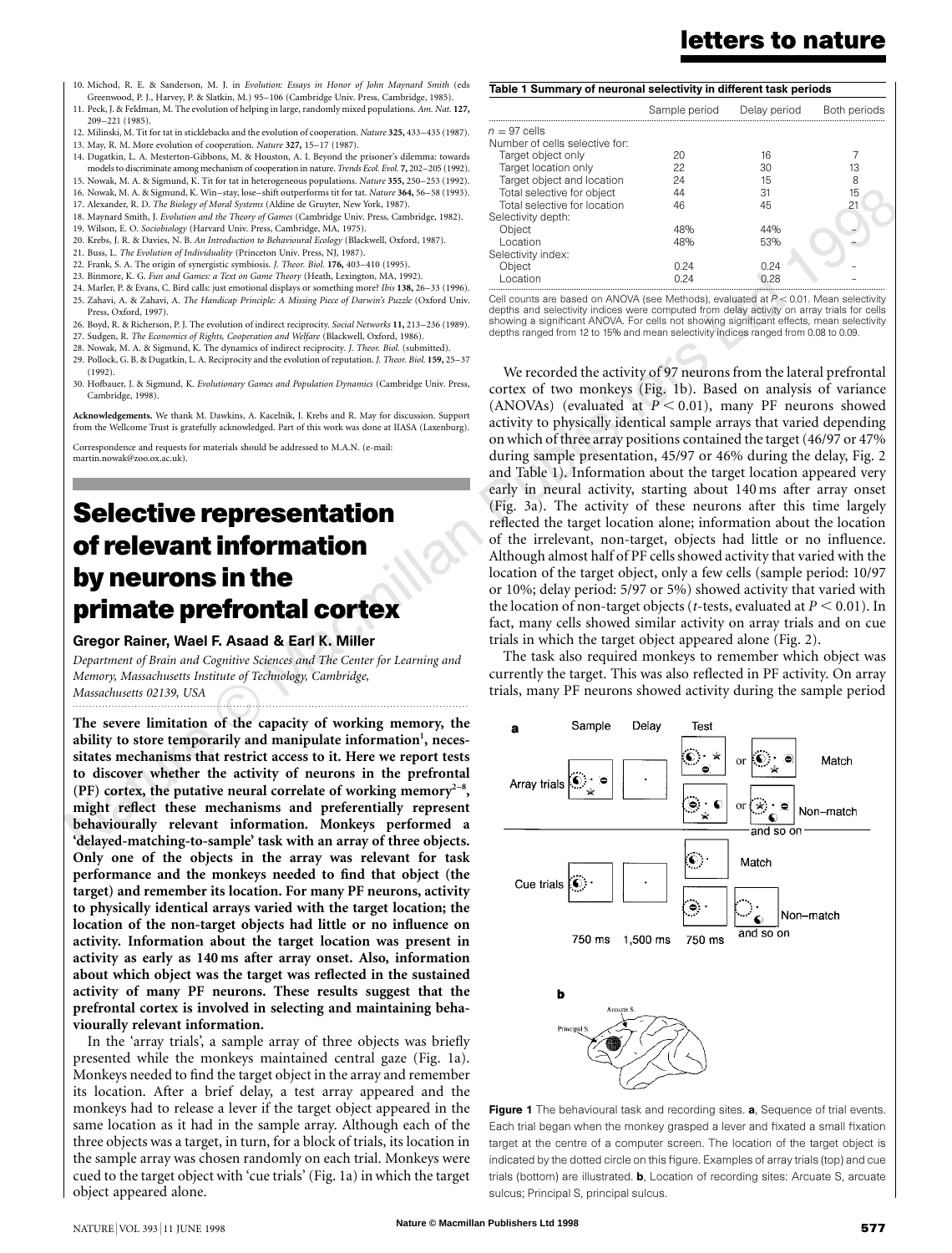### **letters to nature**



Figure 2 Delay activity from a single PF neuron that varied with the location of the target object. The grey bar on the left of each histogram indicates time of sample presentation and the grey bar on the right indicates presentation of the test array. The column labels refer to the object that was the target in the array trials or which single object was used as the sample on cue trials. The row labels refer to the location of the target. Bin width, 40 ms. Above each histogram are rasters from 10 trials of array presentation. Each dot represents an action potential from the neuron and each row corresponds to a different trial.

(44/97 or 45%) and during the delay (31/97 or 32%) that varied depending on which object was relevant. However, unlike activity selective for the target location, information about the target object was reflected in activity even before the appearance of the sample array on each trial (Fig. 3b). Because a given object was the target for an entire block of trials, this chronic change in activity presumably reflects its maintained memory across trials.

These results suggested that monkeys were focusing their attention on the target location. In behavioural experiments, we confirmed that the target was 'capturing' the attention of the monkeys. The monkeys were allowed to look freely at the sample array. Under free gaze, eye movements and attention are closely coupled $9,10$ . During the 750 ms of the sample array, the monkeys spent, on average, 529 ms looking at the target and only 82 ms looking at each of the non-targets. Thus, the requirement to remember the target resulted in the monkeys directing attention to it.

It is well established that working memory is severely limited in capacity<sup>11-13</sup>. Our results suggest that focal attention can play a major role in regulating access to working memory. Information about the location of an attended target dominated the activity of many PF neurons, the putative neural correlate of working memory. Thus, we hold in working memory that to which we attend. But the converse is also true. That is, working memory can direct attention: PF activity provided a representation of the to-be-attended target object that could have been used to select it from the  $array<sup>14</sup>$ . Psychological studies and models of selective attention have suggested this intimate relationship between attention and working memory<sup>14,15</sup>. These results illustrate it in prefrontal activity and provide support for the notion that the attentional effects observed in regions such as the parietal cortex<sup>16</sup> and the inferior temporal cortex<sup>17</sup> arise from bias signals originating in the PF cortex<sup>15</sup>.  $\Box$ 



Figure 3 Time course of location and object effects for cells showing those effects. a, Average activity of 45 PF neurons selective for the target location. b, Average activity of 31 PF neurons selective for the target object. Neurons were selected for this figure if they showed a significant effect in the last 1,000 ms of the 1,500 ms delay. The grey bar shows the time of sample array presentation. The difference in activity when a good object was the target and when a poor object was the target was evident in the baseline activity before sample onset (*t*-test,  $P < 0.001$ ).

#### Methods

Behavioural task. The task is illustrated in Fig. 1. The objects were colour pictures of objects  $2^{\circ}$  by  $2^{\circ}$  in size. 'Real world' stimuli such as these have been shown to elicit selective responses readily from prefrontal neurons<sup>6</sup>. For each day of recording, three objects were chosen at random from a large pool of objects. We did not determinewhich features of the object elicited activity from the neurons under study; for the purposes of this study all that mattered was whether different objects or their locations elicited different levels of activity.

. . . . . . . . . . . . . . . . . . . . . . . . . . . . . . . . . . . . . . . . . . . . . . . . . . . . . . . . . . . . . . . . . . . . . . . . . . . . . . . . . . . . . . . . . . . . . . . . . . . . . . . . . . . . . . . . . . . . . . . . .

Monkeys were required to maintain central gaze throughout the trial. Each of the objects appeared  $4^\circ$  to the right, to the left, and below fixation. The location of each of the three objects in the sample array was chosen randomly on each trial. Each object was the target, in turn, for a block of about 80 trials. Each block began with 10 cue trials in which the target object was used alone as the sample. The cue trials were then randomly intermixed with array trials throughout the blocks. Blocks in which a given object was the target were interleaved with blocks with another target object until there were about 9–12 blocks (3-4 repetitions of each block of each object as a target). This interleaved design compensates for any changes in neural activity across blocks that were unrelated to the task. Monkeys were well trained for this task, averaging over 85% correct.

Electrophysiological recording. Recordings were made in the lateral prefrontal cortex (see Fig. 1b) of two adult rhesus monkeys (*Macaca mulatta*) using standard electrophysiological techniques. Recording sites were